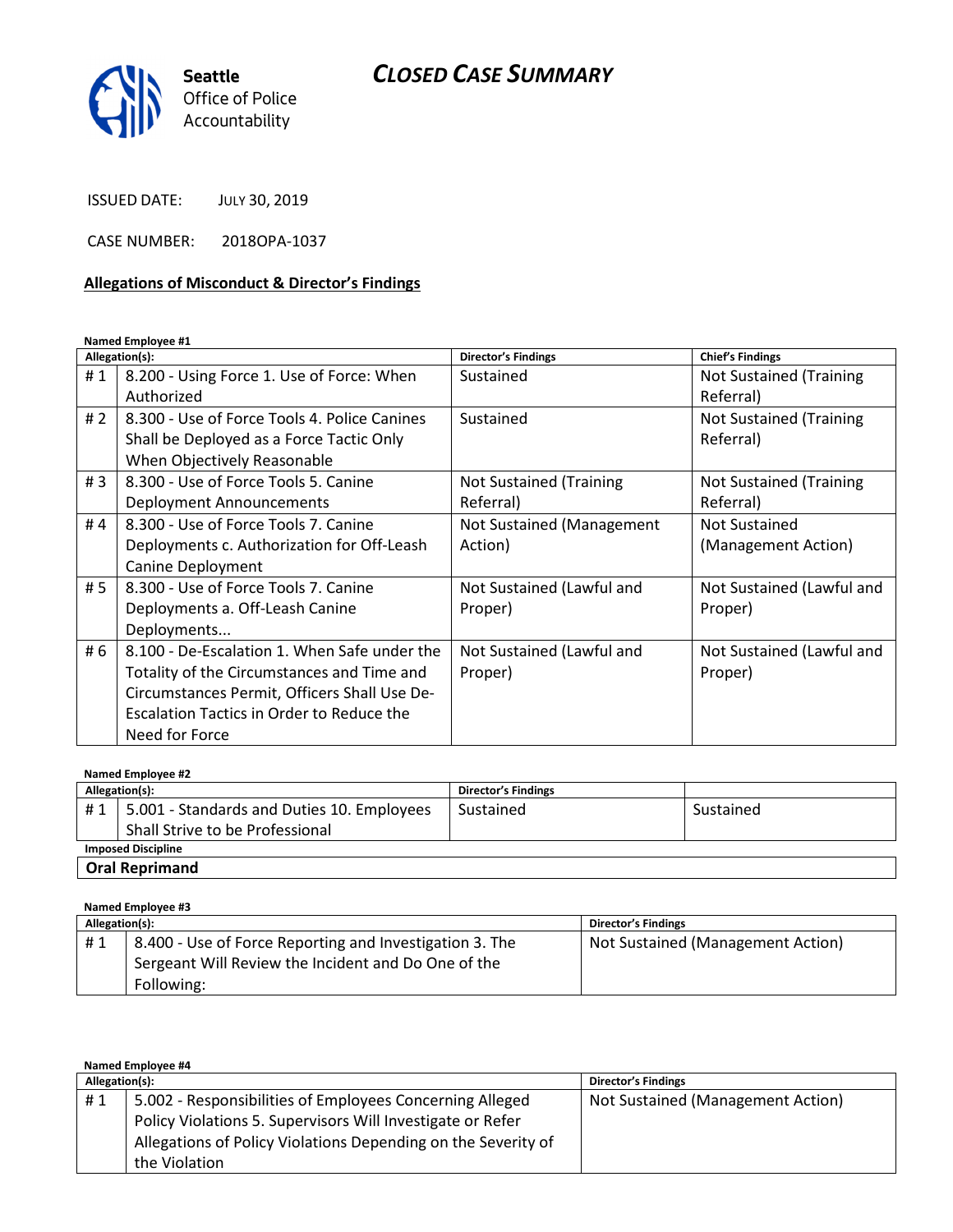| #2 | 8.500 - Reviewing Use of Force 5. Reviewers Will Immediately | Not Sustained (Management Action) |
|----|--------------------------------------------------------------|-----------------------------------|
|    | Address Concerns That Arise During Use-of-Force              |                                   |
|    | Investigations or Review and/or Recommend Additional Action  |                                   |

#### Named Employee #5

| Allegation(s): |                                                               | <b>Director's Findings</b>        |
|----------------|---------------------------------------------------------------|-----------------------------------|
| #1             | 5.002 - Responsibilities of Employees Concerning Alleged      | Not Sustained (Management Action) |
|                | Policy Violations 5. Supervisors Will Investigate or Refer    |                                   |
|                | Allegations of Policy Violations Depending on the Severity of |                                   |
|                | the Violation                                                 |                                   |
| # 2            | 8.500 - Reviewing Use of Force 5. Reviewers Will Immediately  | Not Sustained (Management Action) |
|                | Address Concerns That Arise During Use-of-Force               |                                   |
|                | Investigations or Review and/or Recommend Additional Action   |                                   |

#### Named Employee #6

| Allegation(s): |                                                               | <b>Director's Findings</b>        |
|----------------|---------------------------------------------------------------|-----------------------------------|
| #1             | 8.500 - Reviewing Use of Force 5. Reviewers Will Immediately  | Not Sustained (Management Action) |
|                | Address Concerns That Arise During Use-of-Force               |                                   |
|                | Investigations or Review and/or Recommend Additional Action   |                                   |
| # 2            | 5.002 - Responsibilities of Employees Concerning Alleged      | Not Sustained (Management Action) |
|                | Policy Violations 5. Supervisors Will Investigate or Refer    |                                   |
|                | Allegations of Policy Violations Depending on the Severity of |                                   |
|                | the Violation                                                 |                                   |

#### EXECUTIVE SUMMARY:

It was alleged that Named Employee #1 may have acted contrary to multiple Department policies when he caused his K-9 to bite the Subject. It was further alleged that Named Employee #2 may have made an unprofessional statement to the Subject. It was also alleged that Named Employee #3 failed to identify that the Subject suffered significant bodily harm and failed to screen this incident with the Department's Force Investigation Team. Lastly, it was alleged that Named Employee #4, Named Employee #5, and Named Employee #6 failed to thoroughly and critically review the use of force and failed to identify, investigate, and refer potential serious misconduct to OPA.

### CHIEF'S DISAGREEMENT:

As indicated in the chart above, OPA initially recommended that Named Employee #1 - Allegation #1 and #2, be sustained. The Chief of Police found that, under the totality of the circumstances and even though there was a violation of policy, these allegations were more appropriately concluded with a finding of Not Sustained – Training Referral. The Chief wrote a letter detailing her findings and reasoning to the Mayor and Council President as required by the Seattle Municipal Code. That document is contained in OPA's casefile.

#### SUMMARY OF INVESTIGATION:

The Subject was involved in a robbery. He and multiple other males were observed by a SPD officer kicking an older man. The victim later reported that the assault was connected to the theft of his cell phone by the suspects. At the time of the assault, there was no mention or report of any weapons being seen. Two officers – a female officer and Named Employee #2 (NE#2), pursued the officer on foot. A K-9 officer – Named Employee #1 (NE#1) – was also dispatched to assist in taking the suspects into custody. During the foot pursuit, the female officer yelled to the Subject: "The dog is gonna bite you when he catches you. Stop running!" The Subject did not stop and eluded the female officer. The Subject also evaded capture by NE#2.

NE#1 pulled his patrol vehicle into a Seattle Public Library parking lot and observed the Subject running up a grassy hill. NE#1 stopped his patrol vehicle and got out with his K-9. They then proceeded up the hill and after the Subject. Approximately three seconds after getting out of his vehicle, NE#1 released his K-9 in a directed apprehension of the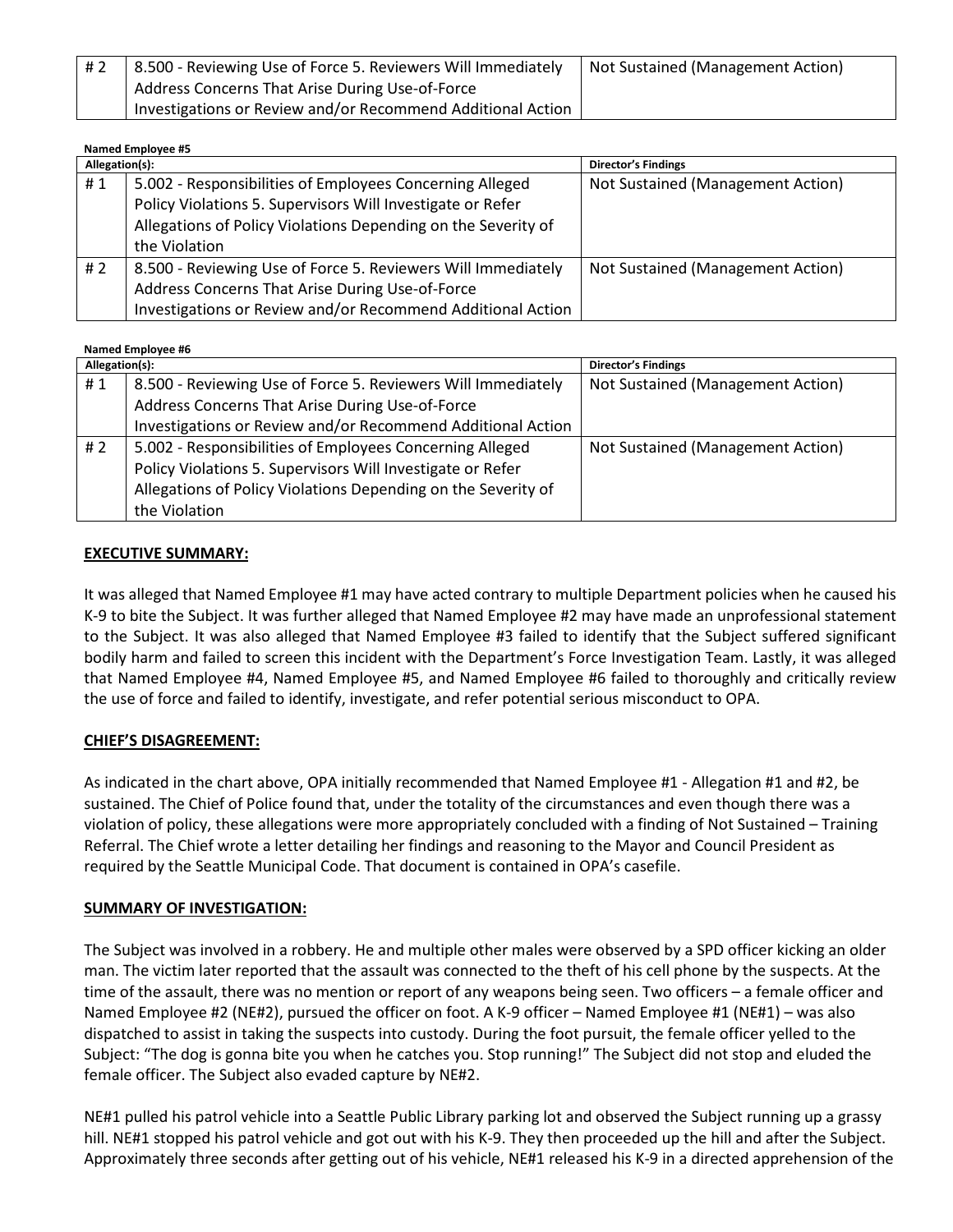

OPA CASE NUMBER: 2018OPA-1037

Subject. NE#1 stated "here" several times and then "take him" twice. He did not give a K-9 warning prior to doing so. Approximately six seconds after, NE#1 crested the hill and the Subject could be seen on NE#1's Body Worn Video (BWV). At that time, the Subject was standing and facing NE#1's direction. He had both of his hands raised in the air with his open palms facing NE#1. As the K-9 neared the Subject, NE#1 again yelled "take him!" The K-9 then engaged with the Subject and he went down to the ground. The K-9 bit the Subject's arm and the Subject said: "I surrender, sir." The dog continued to bite the Subject's arm and shake its head. NE#1 provided an update over the radio during this time. The Subject exclaimed to NE#1: "Sir, please, please!" NE#1 ordered the Subject to roll over onto his stomach and the Subject did so while saying: "I'm sorry." NE#1 yelled "don't fuck with my dog" and stated "don't move" several times. The dog continued to bite the Subject and he continued to yell in pain and said "ow, please." Approximately 26 seconds after the K-9 first made contact with the Subject, NE#1 grabbed the K-9's collar and stated: "wait for it." At that point, a backing officer was in their immediate vicinity. Once the backing officer approached, NE#1 ordered the K-9 to release the bit. All in all, the K-9 continuously bit the Subject for nearly thirty seconds.

The Subject was transported to a hospital where he received medical treatment for the dog bite. The bite caused puncture wounds for which the Subject was required to get stitches. A supervisor, Named Employee #3 (NE#3), screened the use of force. He did not notify the Department's Force Investigation Team (FIT) and investigated the incident as a Type II use of force. The force was later reviewed by NE#1's Sergeant, Lieutenant, and Captain. All of these supervisors approved the force as consistent with policy.

The force was later reviewed by the Department's Force Review Board (FRB). The FRB approved NE#1's tactics and decision-making; however, the FRB deemed the force used by NE#1 to be inconsistent with policy. Central to the FRB's decision was the fact that the Subject had his hands up at the time of the K-9 bite and that the bite was maintained for nearly 30 seconds even though the Subject did not appear to be actively resisting during that time. The FRB referred the force to OPA for investigation. The FRB also identified and referred NE#2's apparent unprofessional statement to OPA. During intake, OPA added additional allegations concerning NE#1's chain of command and the on-scene supervisor.

### ANALYSIS AND CONCLUSIONS:

### Named Employee #1 - Allegations #1 8.200 - Using Force 1. Use of Force: When Authorized

SPD Policy 8.200(1) requires that force used by officers be reasonable, necessary and proportional. Whether force is reasonable depends "on the totality of the circumstances" known to the officers at the time of the force and must be balanced against "the rights of the subject, in light of the circumstances surrounding the event." (SPD Policy 8.200(1).) The policy lists a number of factors that should be weighed when evaluating reasonableness. (See id.) Force is necessary where "no reasonably effective alternative appears to exist, and only then to the degree which is reasonable to effect a lawful purpose." (Id.) Lastly, the force used must be proportional to the threat posed to the officer. (Id.)

When evaluating the below factors, I find that the initial application of the K-9 using a directed apprehension was reasonable.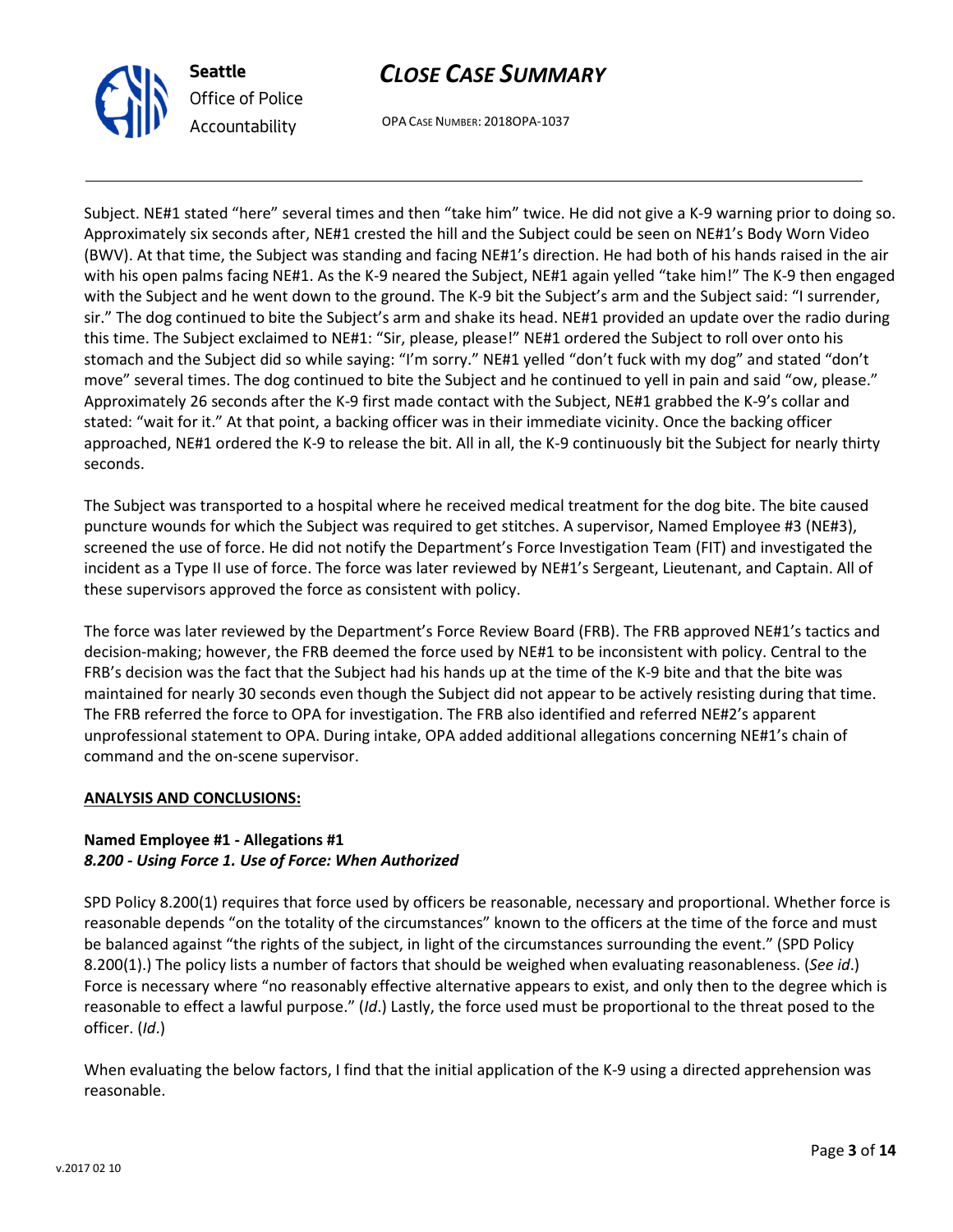## CLOSE CASE SUMMARY

OPA CASE NUMBER: 2018OPA-1037

- Severity of the Offense: At the time of the force, there was probable cause to believe that the Subject had been involved in a robbery and an assault. These were severe and violent offenses.
- The Level of Threat or Resistance and the Conduct of the Subject: Prior to the force being used, the Subject had fled from officers and was evading arrest. However, at the exact moment the force was used, the Subjects had stopped fleeing, was not actively resisting, and had his hands up. That being said, a reasonable officer could have still believed that the Subject represented a threat at that time given his prior conduct. Moreover, I do not believe that it was feasible to call off the K-9 at that point given its proximity to the Subject.
- **Potential Threat to the Community**: The Subject, along with others, caused harm to a community member by robbing and assaulting him. A reasonable officer could have believed that the Subject would have caused harm to other community members if allowed to escape. Moreover, while no weapons were reported during the underlying incident, a reasonable officer could have believed that the Subject was armed and dangerous given the violent nature of the crimes he committed.
- Potential of Injury to Bystanders and Officers: As explained above, there was a risk of harm to bystanders and to officers from the fleeing Subject. As discussed both above and below, the Subject had committed a crime of violence and a reasonable officer could have believed that he was armed and dangerous.
- The Risk or Apparent Attempt by the Subject to Escape: The Subject fled the scene of the crime along with the other involved suspects. He tried to evade being taken into custody, successfully eluding two officers. Moreover, at the moment that NE#1 released the K-9, the Subject was still actively fleeing.
- The Time Available to the Officer to Make a Decision: NE#1 had just seconds to make the initial decision to release the K-9. Prior to the K-9 making contact with the Subject, NE#1 appeared to have time to call the K-9 off, if only just a second or so. Lastly, NE#1 had approximately 30 seconds between when the K-9 initially engaged to when he called off the bite. As discussed more fully below, I find that this factor weighs against a finding that the force was within policy and plays into OPA's determination on whether the force was necessary and proportional.
- The Availability of Other Resources: At the time of the release of the K-9, NE#1 was alone in chasing the Subject. Two other officers had been involved in the foot pursuit but had lost track of the Subject. In addition, NE#1 knew that other backing units were coming to his location.
- The Training and Experience of the Officer: NE#1 has had substantial training on K-9 handling, the use of his K-9 as a force tool, and concerning the use of force generally.
- The Subject's Proximity to or Access to Weapons: While there was no evidence that the Subject or any of the other suspects were armed, given their commission of a crime of violence, a reasonable officer could have believed that they possessed weapons. Moreover, the Department trains its officers to approach robbery suspects as if they are armed.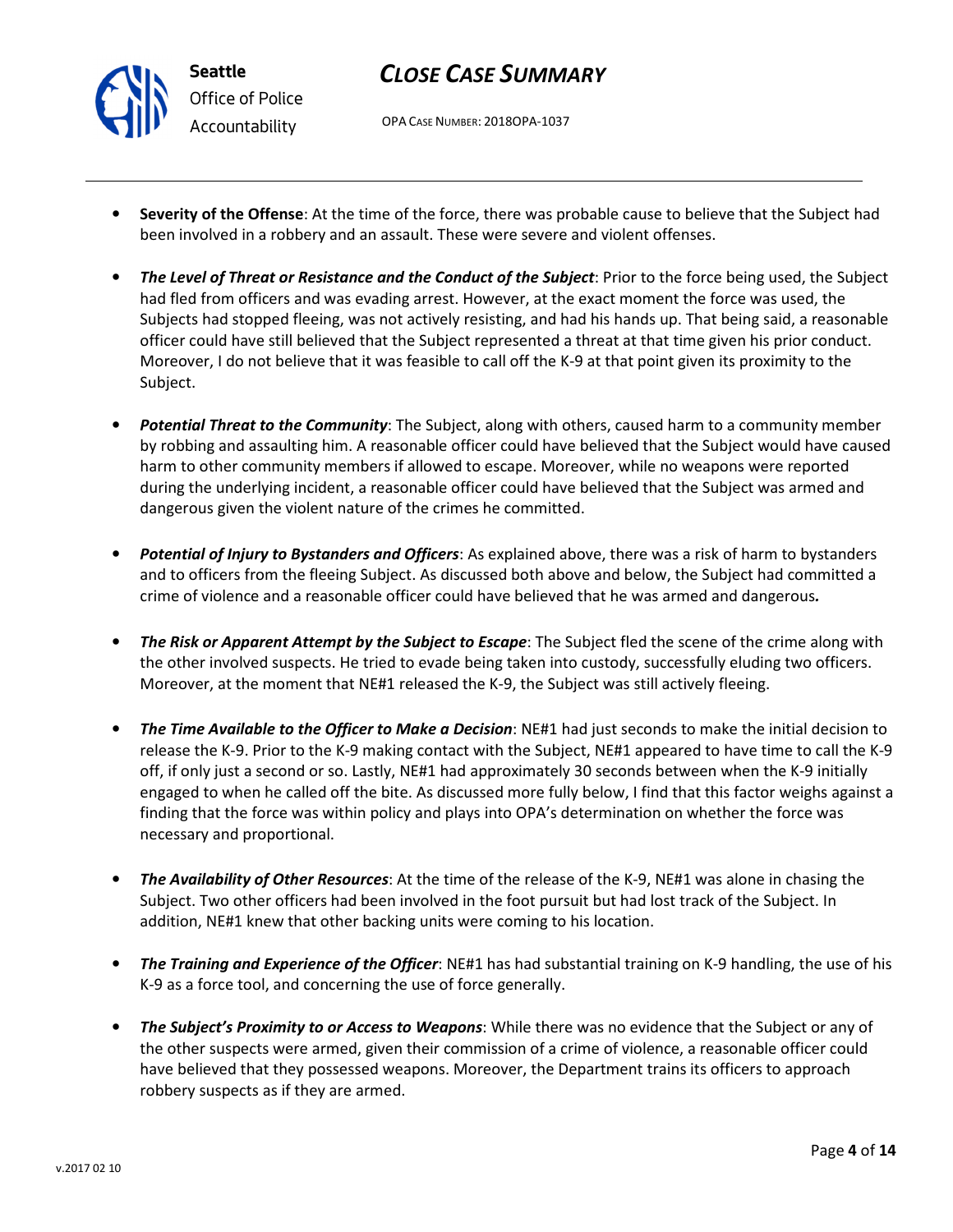

# CLOSE CASE SUMMARY

OPA CASE NUMBER: 2018OPA-1037

While I have no difficulty in finding that the initial application of the K-9 was reasonably, the fact that the K-9 continuously bit the Subject for almost 30 seconds after he had surrendered and no longer plausibly posed a threat is problematic and, in OPA's opinion, unreasonable. However, this is discussed more fully below in the context of the necessity and proportionality of the force.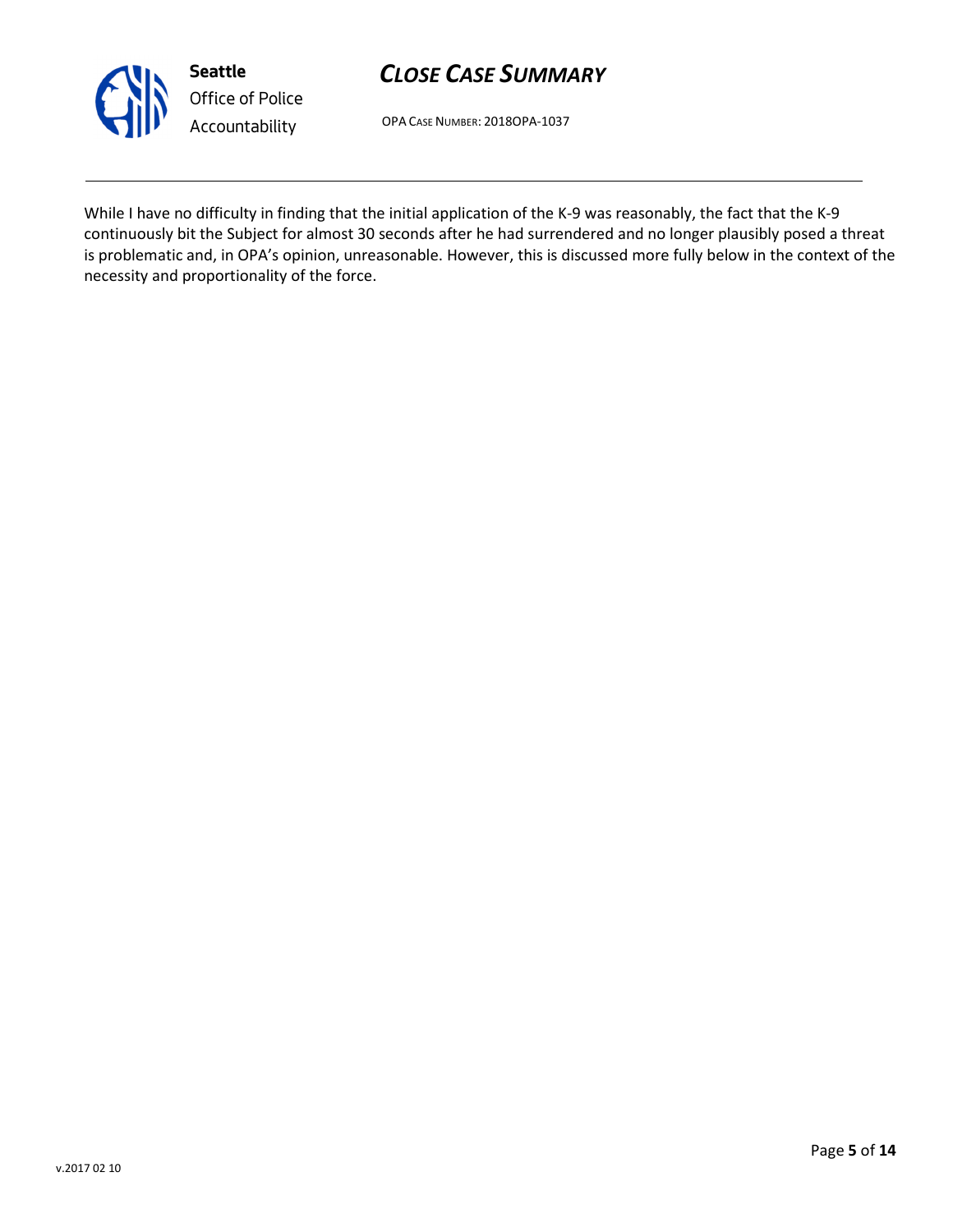# CLOSE CASE SUMMARY

OPA CASE NUMBER: 2018OPA-1037

### Necessary Factor

With regard to whether the application of the K-9 was necessary, NE#1 explained that, given the Subject's attempts to flee and his eluding two other officers, he believed releasing his K-9 in a directed apprehension was the only reasonably effective means at his disposal to safely take the Subject into custody. When asked whether it was necessary to continue to have his K-9 engage with the Subject when he could see that the Subject had his hands up, NE#1 stated that he did not know what the Subject's intentions were at that time. NE#1 further stated that, even had he wanted to, it would not have been possible to call the K-9 off at that point, given the dog's proximity to the Subject. NE#1 opined that the Subject could have been preparing to catch or harm the K-9.

With regard to whether the length of the bite was necessary, NE#1 asserted that it was. He stated that did not immediately release his dog because he was worried that the Subject still presented a threat. He believed this to be the case even though the Subject stated that he surrendered and was compliant.

I find that the initial K-9 application in the form of a directed apprehension was necessary. This was the case because the Subject was a felony suspect, who was actively fleeing, and who was believed to have engaged in a crime of violence. I reach this finding even though the Subject had his hands up at the time of the deployment. A reasonable officer could have believed that this was a ruse to buy the Subject more time to escape. Moreover, I do not believe that it would have been feasible as a practical matter to call the K-9 off at that point.

However, I find that sustaining the bite for around 30 seconds and after the Subject had orally surrendered and was putting up no physical or verbal resistance was an unnecessary use of force. At that time, NE#1 had other options available to him, including calling off his dog and covering the Subject with his firearm until backing units arrived or using his K-9 as a threat deterrent. Instead, NE#1 allowed the K-9 to continue the bite even though the Subject no longer presented an active threat.

### Proportionality Factor

Lastly, with regard to the proportionality of the force, the force ultimately applied was not commensurate with the threat facing NE#1. As discussed above, the initial directed apprehension was proportional to the threat facing NE#1 and other community members from the fleeing Subject. However, once the Subject was on the ground, had surrendered, and was no longer physically resisting, it was not proportional for NE#1 to allow the K-9 to continue biting the Subject for nearly 30 seconds.

As such, while I find that the initial application of the K-9 was reasonable, I conclude that, in totality, the force was outside of policy as the 30-second continuous dog bite was neither necessary nor proportional under the circumstances. As such, I recommend that this allegation be Sustained.

## Recommended Finding: Sustained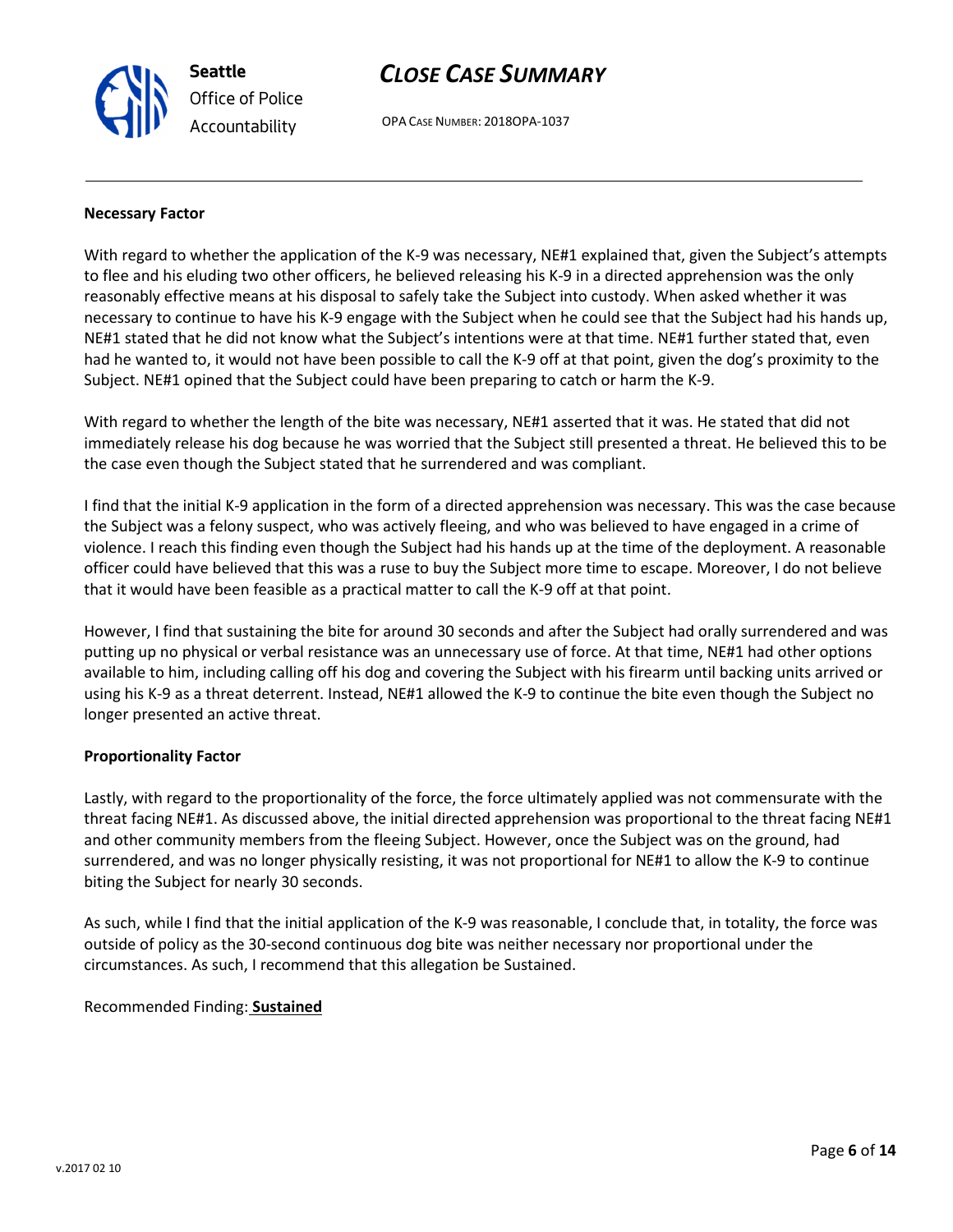

OPA CASE NUMBER: 2018OPA-1037

### Named Employee #1 - Allegation #2 8.300 - Use of Force Tools 4. Police Canines Shall be Deployed as a Force Tactic Only When Objectively Reasonable

SPD Policy 8.300-POL-2(4) directs that a K-9 may only be used as a force tactic when objectively reasonable. With regard to when such force is objectively reasonable, the policy provides the following guidance:

> Canine handlers will only allow their canines to physically engage or bite a suspect if there is a reasonable belief or if it is known that the suspect is armed with a weapon or other instrumentality capable of producing death or significant physical injury or otherwise poses an imminent threat of death or serious physical injury to the handler or others or is engaged in active aggression or escaping

(SPD Policy 8.300-POL-2(4).) The policy also provides guidance as to when K-9 bites must be released. In this regard, the policy states the following: "Should a bite occur, the handler will as rapidly as possible determine if the suspect is armed and call off the dog at the first possible moment the canine can be safely released." (Id.) The policy further mandates that: "If the suspect is not armed, the handler shall order the canine immediately to release the bite." (Id.) Lastly, the policy instructs that: "When deciding to call off the dog, particular attention must be given to the perceived threat or actual resistance presented by the suspect" and that, given that an average person will struggle when being bitten, the struggling alone should not be viewed as "cause for not calling off the canine." (Id.)

Based on a review of this policy, I find that the initial K-9 application was justified given that a reasonable officer in NE#1's place could have believed that the Subject, who had committed a crime of violence, was armed and dangerous at the time of the directed apprehension.

However, NE#1 violated this policy when he failed to immediately release the K-9 bite upon the Subject's surrender. Here, there was no evidence that the Subject was actually armed once NE#1 was in his immediate vicinity. Indeed, he was wearing no shirt and had no bulging pockets or any other indicia of a weapon. Moreover, he no longer presented a risk of harm to NE#1 at that time and was not physically resisting. Accordingly, and consistent with this policy, NE#1 should have immediately caused the K-9 to release the bite. He did not do so.

OPA interviewed NE#1's chain of command about this incident and, specifically, concerning NE#1's failure to have his K-9 release the bite. When asked whether NE#1 acted consistent with his training, the Sergeant stated that he did. However, the Sergeant recognized that NE#1 could have released the K-9 bite and used the K-9 as a threat deterrent while waiting for backing officers to arrive. The Lieutenant did not directly answer the question of whether the 30 second bite was appropriate; however, he stated that he believed that NE#1 was going through a "logical progression" in his mind at the time. The Captain stated that he had no concern with the 30-second bite. He asserted that, in doing so, NE#1 acted consistent with the training provided to him by the Sergeant.

While NE#1's chain of command all believed NE#1's actions in not releasing the bite to be appropriate, the FRB disagreed. The FRB found that his force, and particularly the sustained bite, were not reasonable, necessary, and proportional. In reaching this decision, the FRB relied on the length of the bite, the fact that the Subject had surrendered and was no longer a threat, and the proximity of backing officers at the time.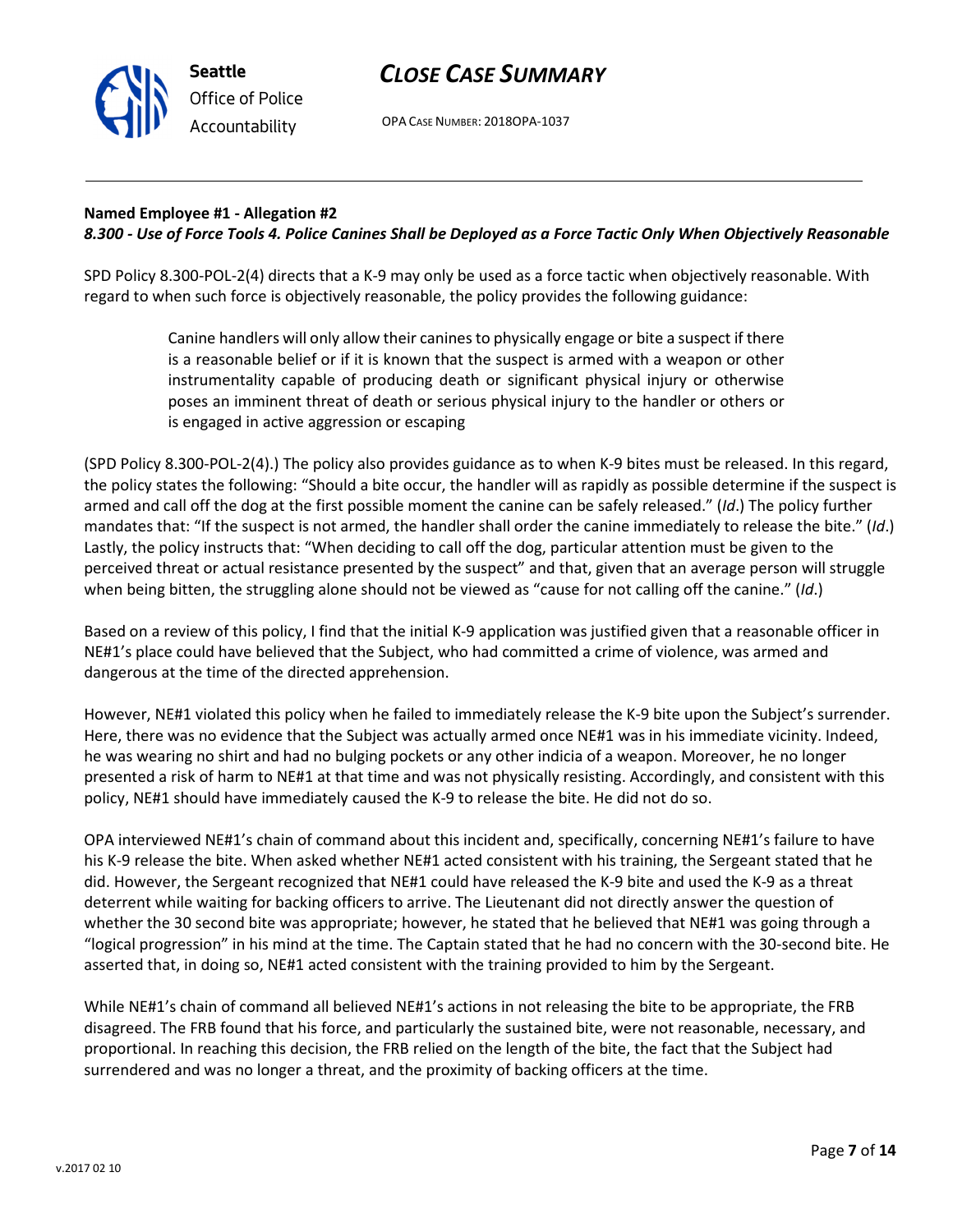

## CLOSE CASE SUMMARY

OPA CASE NUMBER: 2018OPA-1037

I agree with the FRB and I find that NE#1 violated this policy when he did not immediately release the K-9 bite when the Subject had surrendered and was no longer a threat of harm. As such, I recommend that this allegation be Sustained.

Recommended Finding: Sustained

### Named Employee #1 - Allegation #3 8.300 - Use of Force Tools 5. Canine Deployment Announcements

SPD Policy 8.300-POL-2(5) requires that, where feasible, a K-9 handler give a warning prior to releasing a K-9. Here, NE#1 did not give such a warning.

At his OPA interview, NE#1 stated that he did not believe that the warning was feasible. He told OPA that, had he done so, it would have negated the effectiveness of the K-9 deployment as it would have taken two to three seconds to issue the warning and, during that time, the Subject could have escaped.

Based on OPA's review of the evidence, it does not seem unreasonable for NE#1 to have provided a warning prior to releasing his K-9. Had he done so, it may have been the case that he would have had more time to see the Subject surrender by putting his hands up. At that point, he may have determined that it was unnecessary to release the K-9 altogether.

That being said, I cannot conclude that it was a violation of policy for NE#1 to have failed to do so. I note that this situation evolved very quickly and, based on OPA's analysis, there were only three seconds between when NE#1 exited his patrol vehicle to when he deployed the K-9. During that time, NE#1 was not only handling his dog, but was also taking in all of the stimuli around him and evaluating the threat posed by the Complainant.

Given the above, I recommend that NE#1 receive a Training Referral rather than a Sustained finding.

• Training Referral: NE#1's chain of command should critically debrief this incident with him, including his failure to provide a K-9 warning. This debrief should include a review of the BWV and an analysis of best practices for providing warnings. NE#1 and his chain of command should consider the fact that, had he issued the warning, he may not have been actually required to use the K-9. This retraining and associated counseling should be documented and this documentation should be maintained in an appropriate database.

### Recommended Finding: Not Sustained (Training Referral) Named Employee #1 - Allegations #4 8.300 - Use of Force Tools 7. Canine Deployments c. Authorization for Off-Leash Canine Deployment

SPD Policy 8.300-POL-2(7)(c) requires that an officer have approval from a K-9 Unit supervisor prior to deploying a K-9 off-leash. The policy states that: "If the handler is unable to contact a canine unit supervisor, approval must be sought from a supervisor in charge at the scene before the canine can be deployed." (SPD Policy 8.300-POL-2(7)(c).)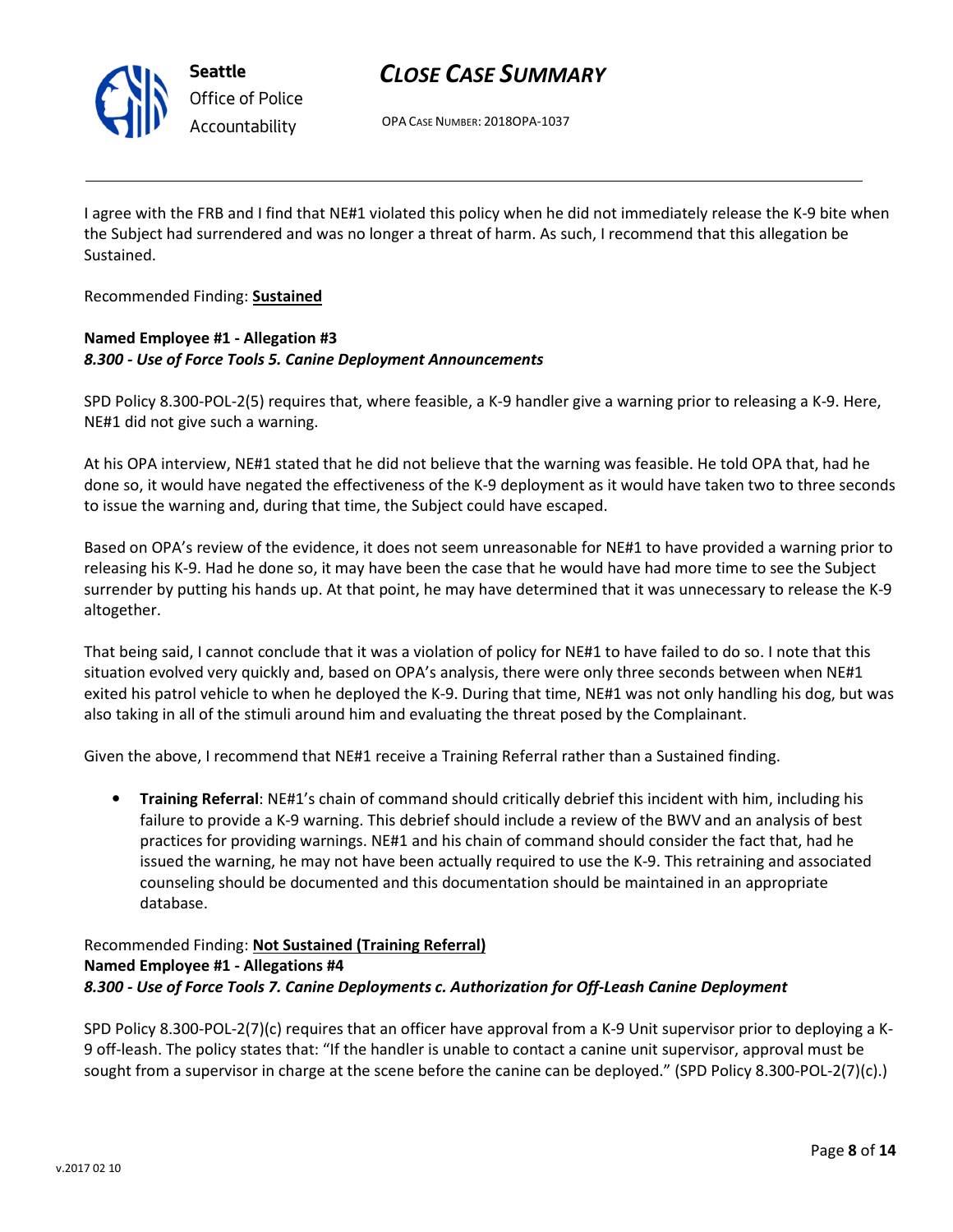



OPA CASE NUMBER: 2018OPA-1037

In a prior case, 2018OPA-0783, OPA evaluated an off-leash deployment without supervisor approval. The officer in that case stated that he could not get such approval given the exigency of the situation and due to the fact that there was no supervisor present at the scene. The officer further stated that K-9 officers were given preauthorization to engage in direct apprehensions without needing supervisory approval in the moment. However, based on OPA's review of the policy, there is no exigency exception from the warning requirement. Moreover, there is nothing in the policy that suggests that supervisor pre-authorization is appropriate. As such, OPA initially recommended that this allegation be Sustained. However, after the discipline meeting and after speaking with the officer's chain of command, OPA changed its finding and, instead, issued a Management Action Recommendation requesting that the Department amend this policy to make it consistent with current Department practice and training, as well as with the practicalities surrounding directed apprehensions.

For the same reasons as set forth in 2018OPA-0783, OPA reiterates that Management Action Recommendation here.

Recommended Finding: Not Sustained (Management Action)

### Named Employee #1 - Allegation #5

### 8.300 - Use of Force Tools 7. Canine Deployments a. Off-Leash Canine Deployments,...

SPD Policy 8.300-POL-2(7) concerns off-leash K-9 deployments and provides the following guidance:

Off-leash canine deployments, searches, and other instances presenting a significant risk of a canine bite to a suspect or others shall be limited to searches for armed felony or armed misdemeanor suspects, wanted for a serious crime, particularly one of violence, where there is a clear danger of death or serious physical injury to the officer or others. In all other instances, searches must be on-leash.

When NE#1 initially released the K-9 in a directed apprehension, he was aware that the Subject was suspected of committing a serious violent felony. Moreover, as discussed above, a reasonable officer in NE#1's place could have believed, as NE#1 did, that the Subject was potentially armed and dangerous. As such, I find that NE#1 acted in compliance with this policy when he made the decision to use his K-9 off-leash.

While it does not impact this finding, I note that neither this policy nor any other policy specifically addresses directed apprehensions. While SPD Policy 8.300-POL-2(7) discusses off-leash deployments, it appears to be concerned with such deployment in the context of searches, not directed apprehensions. In a Management Action Recommendation issued in 2018OPA-0783, OPA has requested that the Department amend the K-9 policies to provide explicit guidance as to when an off-leash directed apprehension is appropriate.

Regarding the off-leash deployment decision here, OPA recommends that this allegation be Not Sustained – Lawful and Proper.

Recommended Finding: Not Sustained (Lawful and Proper)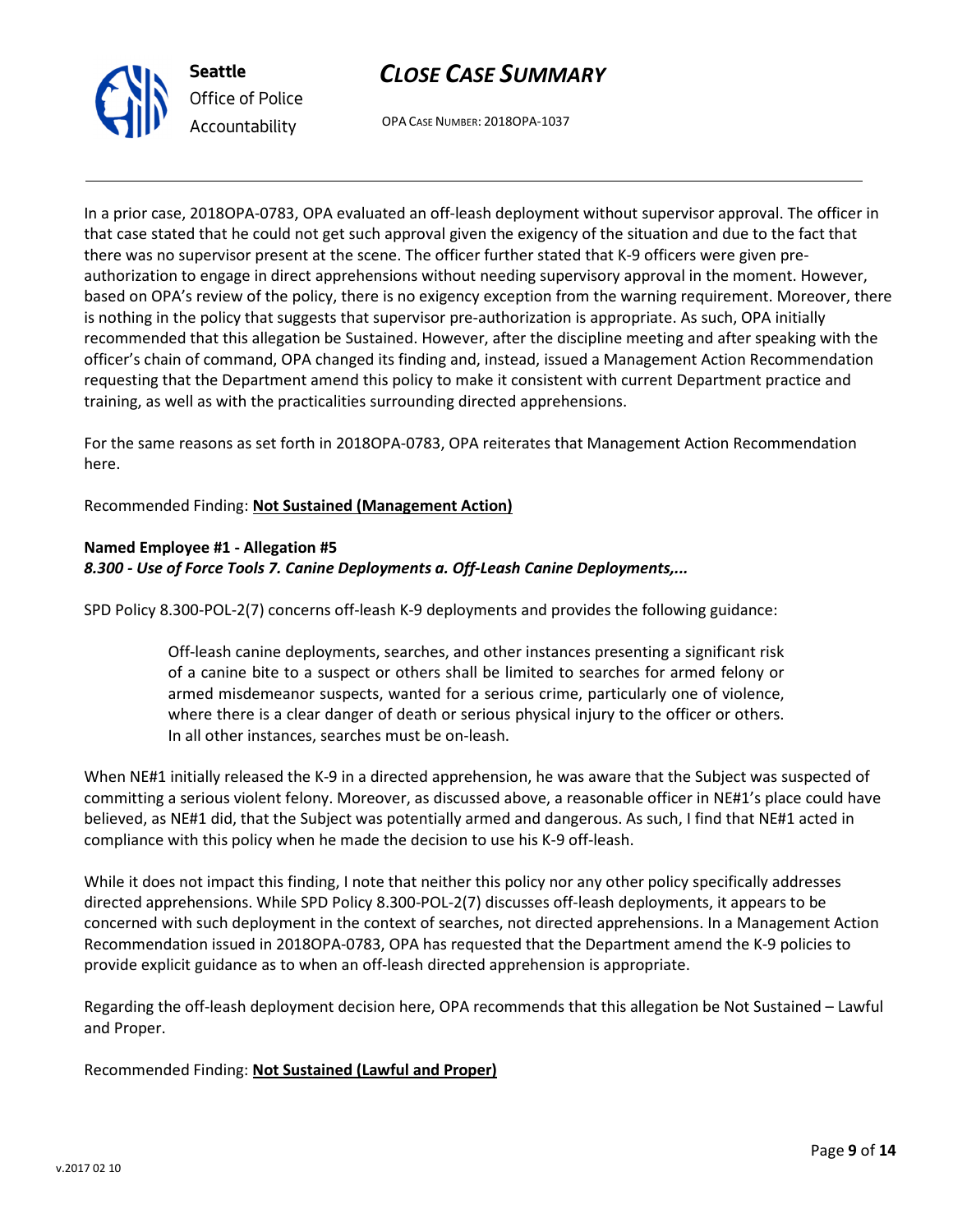

OPA CASE NUMBER: 2018OPA-1037

## Named Employee #1 - Allegation #6

## 8.100 - De-Escalation 1. When Safe under the Totality of the Circumstances and Time and Circumstances Permit, Officers Shall Use De-Escalation Tactics in Order to Reduce the Need for Force

"De-escalation tactics and techniques are actions used by officers, when safe and without compromising law enforcement priorities, that seek to minimize the likelihood of the need to use force during an incident and increase the likelihood of voluntary compliance." (SPD Policy 8.100-POL-1.)

The policy further instructs that: "When safe and feasible under the totality of circumstances, officers shall attempt to slow down or stabilize the situation so that more time, options and resources are available for incident resolution." (Id.) Officers are also required, "when time and circumstances permit," to "consider whether a subject's lack of compliance is a deliberate attempt to resist or an inability to comply based on factors" such as "mental impairment…drug interaction…[and/or] behavioral crisis." (Id.) These mental and behavioral factors should be balanced by the officer against the facts of the incident "when deciding which tactical options are the most appropriate to bring the situation to a safe resolution." (Id.)

The policy gives several examples of de-escalation, which include: mitigating the immediacy of the threat to give officers time to use extra resources and to call more officers or specialty units; and increasing the number of officers on scene to thus increase the ability to use less force. (Id.) Other examples of de-escalation include, but are not limited to:

- Placing barriers between an uncooperative subject and officers;
- Containing the threat;
- Decreasing exposure to the potential threat by using distance, cover and concealment;
- Avoidance of physical confrontation unless immediately necessary to protect someone or stop dangerous behavior;
- Using verbal techniques, such as "Listen and Explain with Equity and Dignity" (LEED) to calm an agitated subject and promote rational decision making;
- Calling extra resources, including CIT officers and officers equipped with less-lethal tools; and
- Using "any other tactics and approaches that attempt to achieve law enforcement objectives by gaining the compliance of the subject.

(Id.) De-escalation is inarguably a crucial component of the Department's obligations under the Consent Decree; however, it is not purposed to act as an absolute bar to enforcing the law when necessary. That being said, where officers fail to fully de-escalate and instead act in a manner that increases the need for force and the level of force used, such conduct is inconsistent with the Department's policy and expectations.

Based on OPA's review of the evidence – most notably, the Department video, OPA concludes that when NE#1 made the decision to release the K-9 de-escalation was no longer feasible.

NE#1 was pursuing a suspect in a crime of violence, it was possible that the Subject was armed, and the Subject had already eluded two other officers and appeared committed to further escaping. As such, and given the information available to NE#1, de-escalation at that point would not have been practical. In reaching this decision, I concur with the FRB, which also found that NE#1 acted consistent with this policy during this incident.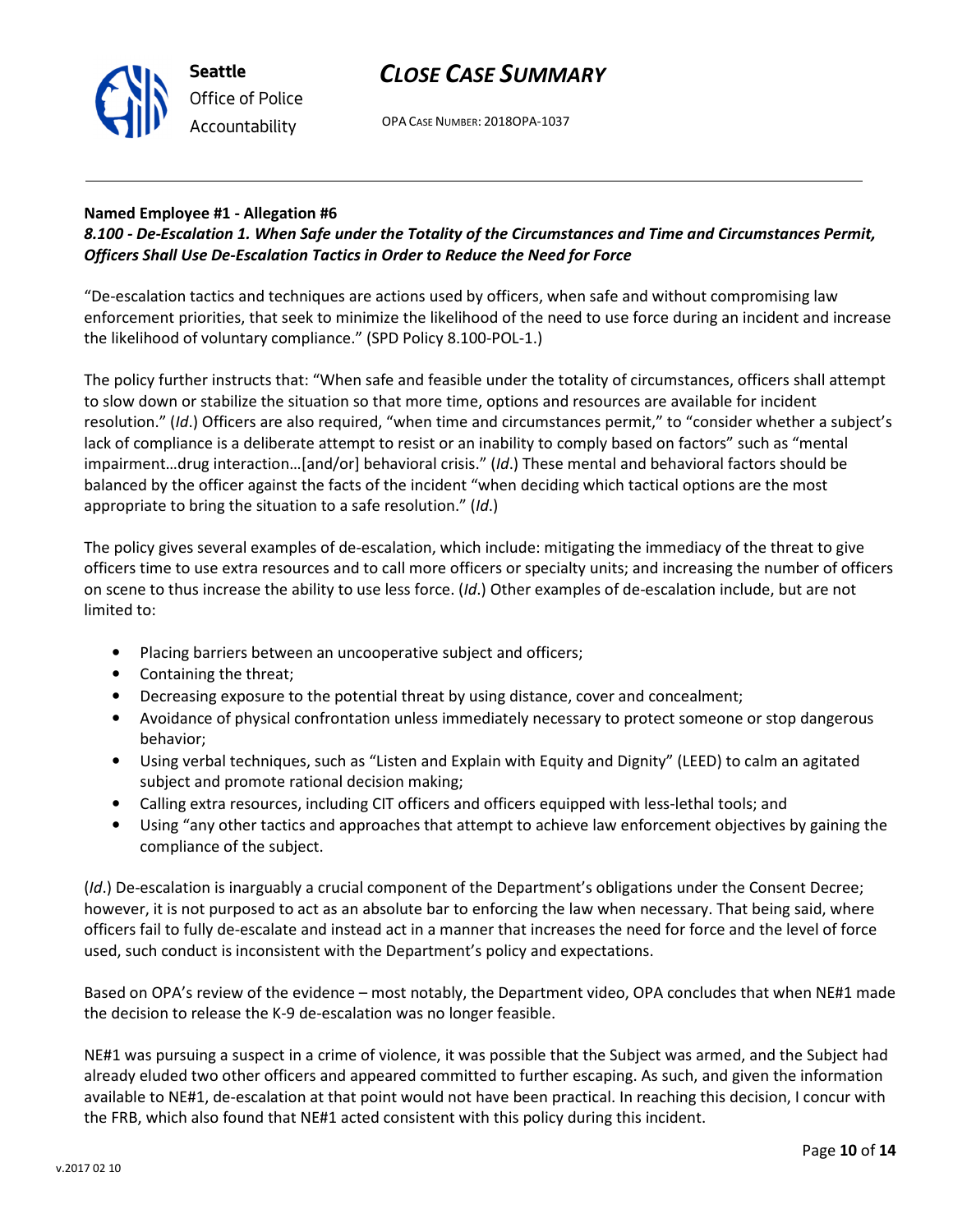

OPA CASE NUMBER: 2018OPA-1037

For the above reasons, I recommend that this allegation be Not Sustained – Lawful and Proper.

Recommended Finding: Not Sustained (Lawful and Proper)

### Named Employee #2 - Allegations #1 5.001 - Standards and Duties 10. Employees Shall Strive to be Professional

It was alleged that NE#2 made statements to the Subject that were unprofessional. Specifically, NE#2 stated to the Subject, concerning the K-9 bite: "You know what would've prevented that?" The Subject replied: "Not doing it in the first place?" NE#2 then responded: "Stopping when I told you to stop. You got what you deserved – I'm glad to see it."

SPD Policy 5.001-POL-10 requires that SPD employees "strive to be professional at all times." The policy further instructs that "employees may not engage in behavior that undermines public trust in the Department, the officer, or other officers." (SPD Policy 5.001-POL-10.) The policy further states the following: "Any time employees represent the Department or identify themselves as police officers or Department employees, they will not use profanity

directed as an insult or any language that is derogatory, contemptuous, or disrespectful toward any person." (Id.) Lastly, the policy instructs Department employees to "avoid unnecessary escalation of events even if those events do not end in reportable uses of force." (Id.)

At the time NE#2 made his statements to the Subject, the Subject was handcuffed on the ground, no longer presented a threat, and had suffered a significant injury. Moreover, he was not acting belligerently or in any way unreasonably towards the officers.

During his OPA interview, NE#2 recognized that what he said was inappropriate and unprofessional. While I commend NE#2 for acknowledging that his statements were impermissible, I find that what he said was sufficiently egregious, unnecessary, and contrary to the expectations of the Department and the community to still warrant a Sustained finding. However, NE#2's acceptance of responsibility should be taken into consideration when evaluating the level of discipline to be imposed.

For the above reasons, I recommend that this allegation be Sustained.

### Recommended Finding: Sustained

### Named Employee #3 - Allegations #1

## 8.400 - Use of Force Reporting and Investigation 3. The Sergeant Will Review the Incident and Do One of the Following:

The Complainant was admitted to the hospital after suffering multiple puncture wounds from the K-9 bite. NE#3, who was the on-scene supervisor during the incident, told OPA that he asked medical personnel whether the Subject was going to suffer from any long-term injuries or disfigurement from the bite. NE#3 stated that he was informed that the Subject would require stitches but would then be released from the hospital. Based on this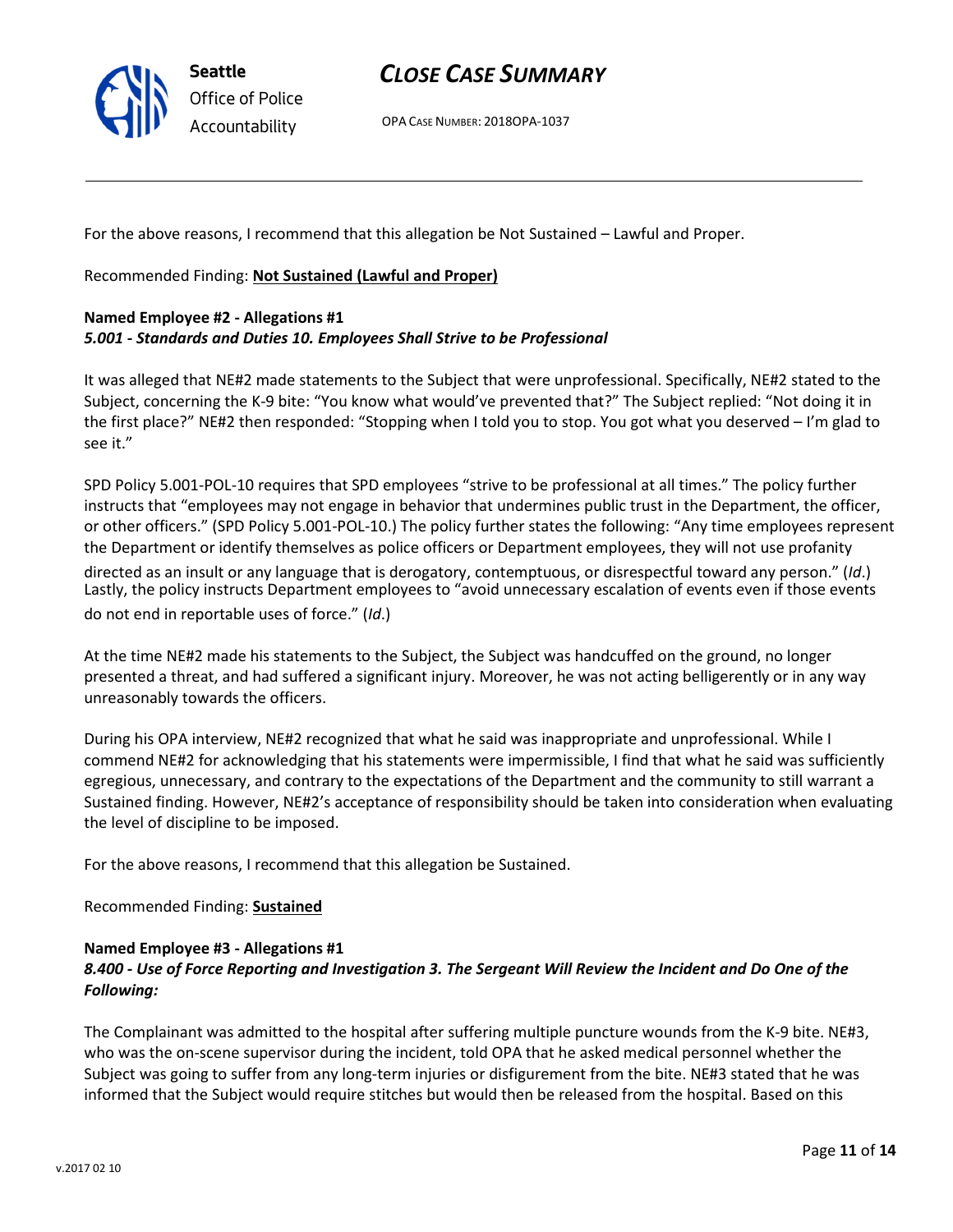

OPA CASE NUMBER: 2018OPA-1037

information, NE#3 did not screen this incident with FIT as he did not believe that the Subject's injuries rose to the level of great or substantial bodily harm.

SPD Policy 8.400-POL-1(3) provides that, upon responding to a use of force, the Sergeant reviews the incident and classifies the force by type. The policy explains that force should be classified as Type III (the highest level) where it "results in, or could reasonably be expected to result in, great bodily harm…or substantial bodily harm…, to include broken bones and an admission to the hospital for treatment." (SPD Policy 8.400-POL-1(3).) In such cases, the Sergeant is required to screen the force with FIT in order to allow that unit to decide whether to respond to the scene and take over the investigation. (Id.)

Based on my review of the evidence – which includes: NE#3's statement; the photographs taken of the Subject's injuries; and the plain language of the Revised Code of Washington, from which SPD Policy 8.400-POL-1(3) pulls its definition – I disagree with NE#3's evaluation of the Subject's injuries and find that they rose to the level of substantial bodily harm and should have been screened with FIT.

That being said, I find no evidence suggesting that NE#3 acted in bad faith when he failed to consult FIT. Indeed, I find that his failure to do so is borne more out of confusion concerning when an injury constitutes substantial bodily harm. In OPA's opinion, there appears to be insufficient guidance for supervisors as to what force must be screened. This can and does result in both under and over-screening of incidents. Accordingly, OPA suggests that the Department provide increased information, whether in policy or in training, concerning what force must be screened with FIT. One mechanism in which this could be accomplished is through a force-screening matrix that could be developed by FIT and disseminated to supervisors.

• Management Action Recommendation: The Department should provide additional guidance to supervisors, whether in policy and/or in training, concerning what types of injuries rise to the level of great and substantial bodily harm. The Department may want to consider tasking FIT with developing a forcescreening matrix to be shared with supervisors. This would ensure that force is appropriately screened or, when appropriate, not screened, thus preserving FIT's resources and providing certainty for supervisors.

## Recommended Finding: Not Sustained (Management Action)

### Named Employee #4 - Allegations #1

## 5.002 - Responsibilities of Employees Concerning Alleged Policy Violations 5. Supervisors Will Investigate or Refer Allegations of Policy Violations Depending on the Severity of the Violation

SPD Policy 5.002-POL-5 requires supervisors who become aware of a potential policy violation to investigate or refer the allegations depending on their severity. Minor allegations of misconduct may be investigated by a supervisor, while allegations of serious misconduct – such as the use of excessive force – must be referred to OPA. (SPD Policy 5.002-POL-5.)

NE#1's force application was reviewed by the entirety of his chain of command. All found the force to have been reasonable, necessary, and proportional, and, thus, consistent with policy. Moreover, none identified that NE#1 had engaged in any misconduct or referred any of NE#1's conduct to OPA. This was the case even though both the FRB and OPA later deemed the force to have been out of policy.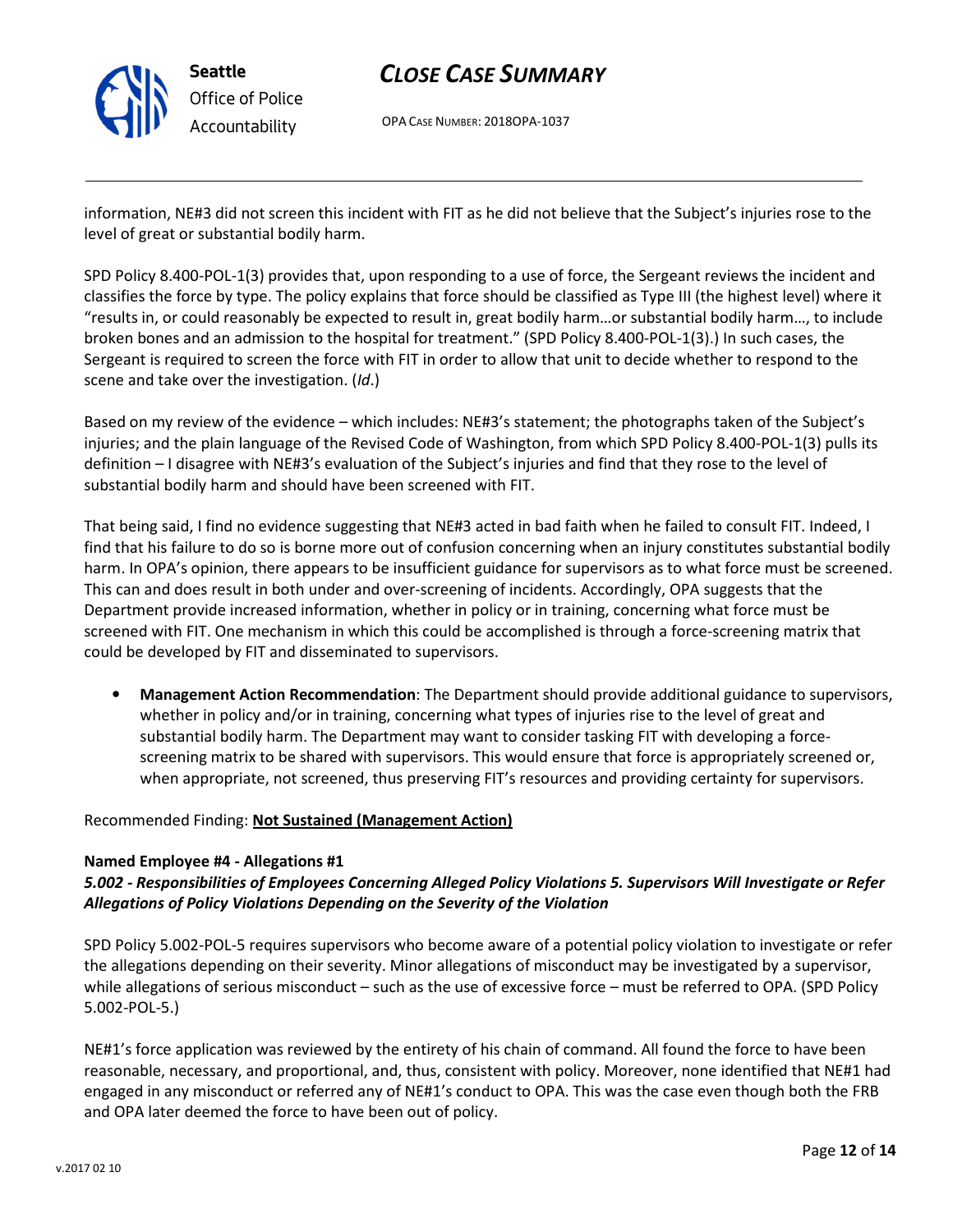OPA CASE NUMBER: 2018OPA-1037

It is of course possible for different evaluators of force to come to different conclusions concerning the appropriateness of that force. However, it is concerning when the FRB, which speaks for the Department, and OPA both agree that force is out of policy, while entirety of a chain of command reaches the exact opposite finding.

Moreover, this is the second use of force that OPA has recommended be Sustained stemming from the K-9 unit. In the other use of force, the chain of command for that unit similarly found it within policy. That prior case was agreed to be Sustained by the Deputy Chief after the discipline meeting and is currently pending before the Chief of Police for a final decision on findings and the imposition of discipline.

Based on these two cases, OPA is concerned that the K-9 unit's chain of command may, at times, be an outlier and may be approving, without undergoing a critical review and analysis, their officers' uses of force. This is particularly concerning given the high level of force involved in a K-9 application. Indeed, this force has been deemed a "severe" use of force by the Ninth Circuit.

Moreover, it appears to OPA that the K-9 unit's chain of command consistently falls back on the defense that their officers' actions were consistent with the training provided to the unit. However, if the unit is providing training that is inconsistent with law or that is resulting in out of policy uses of force, this is a significant problem. Moreover, such training, if deficient, cannot later be used as a defense for acts that are contrary with policy as it creates a selfperpetuating cycle of excessive force.

Given these concerns, OPA strongly advises the Department to engage in a robust analysis of the caselaw surrounding K-9 applications, the Department's policies on the use of K-9s as a force tool, the training being provided to K-9 officers in this regard, and whether that training is consistent with law and the Department's expectations of its officers' conduct. OPA further intends to conduct its own research in this area in concert with the Seattle City Attorney's Office to inform its later analysis of whatever changes, if any, are made to the Department's policies and training in this area. Lastly, OPA intends to highlight this issue for the Office of Inspector General for Public Safety so as to allow that office to conduct a systemic review and audit of the K-9 unit and its functioning.

• Management Action Recommendation: OPA requests that the Department engage in a robust analysis of the caselaw surrounding K-9 applications, the Department's policies on the use of K-9s as a force tool, the training being provided to K-9 officers in this regard, and whether that training is consistent with law and the Department's expectations of its officers' conduct.

## Recommended Finding: Not Sustained (Management Action)

## Named Employee #4 - Allegation #2

## 8.500 - Reviewing Use of Force 5. Reviewers Will Immediately Address Concerns That Arise During Use-of-Force Investigations or Review and/or Recommend Additional Action

SPD Policy 8.500-POL-5 requires that reviewers of force immediately address concerns that arise during force investigations and recommendation that action be taken.



Seattle Office of Police Accountability